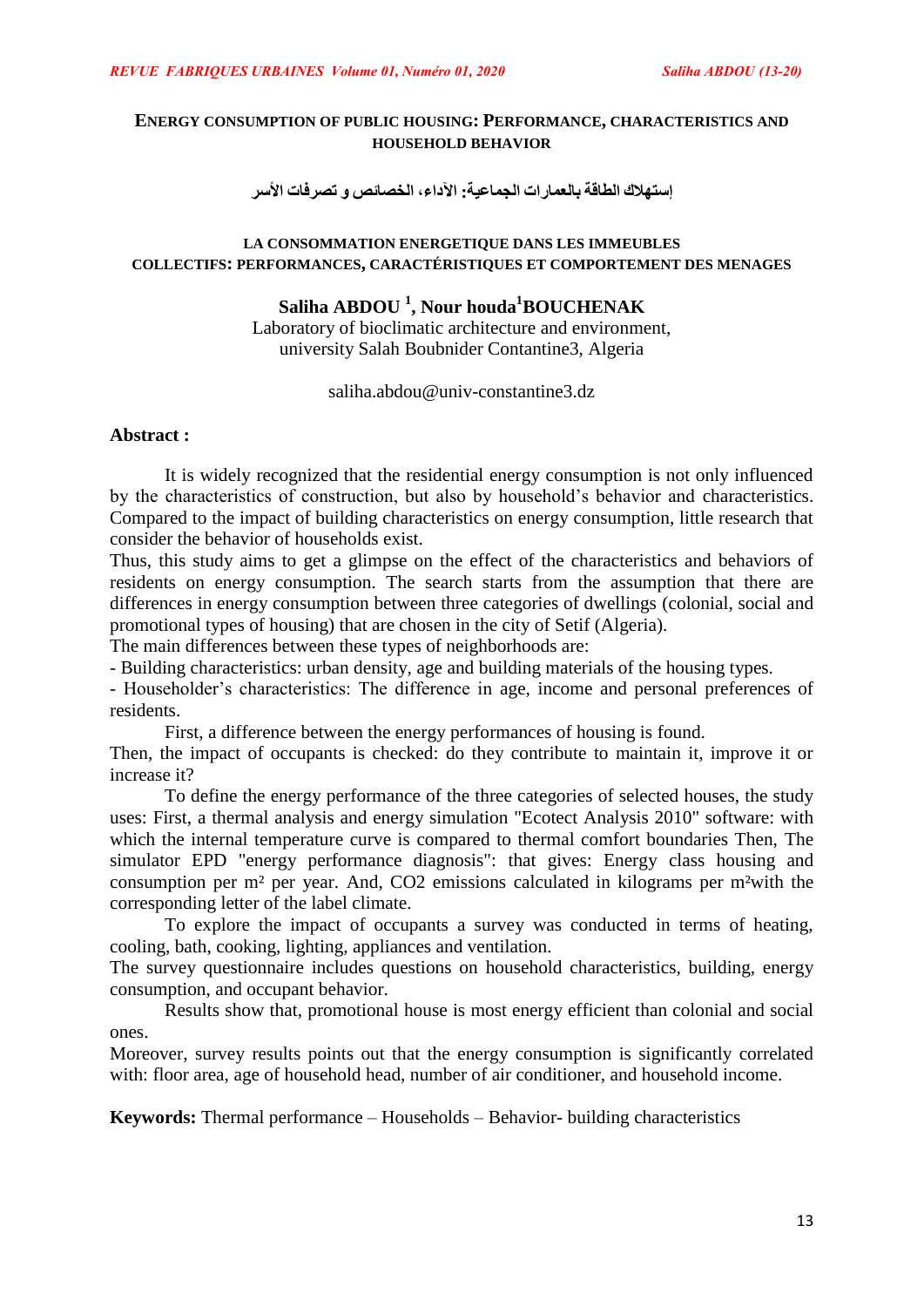#### **Résumé** :

Il est largement reconnu que la consommation d'énergie résidentielle n'est pas seulement influencée par les caractéristiques de la construction, mais aussi par le comportement et les caractéristiques du ménage.

Par rapport à l'impact des caractéristiques du bâtiment sur la consommation d'énergie, il existe peu de recherches portant sur le comportement des ménages. Ainsi, cette étude vise à avoir un aperçu de l'effet des caractéristiques et comportements des habitants sur la consommation d'énergie.

La recherche part de l'hypothèse que il y a des différences de consommation d'énergie entre trois catégories de logements (types de logements coloniaux, sociaux et promotionnels) qui sont choisis dans la ville de Sétif (Algérie). Les principales différences entre ces types de quartiers sont:

- Caractéristiques du bâtiment: densité urbaine, âge et matériaux de construction des types de logements.

- Caractéristiques du maître de maison: La différence d'âge, de revenu et de préférences personnelles des résidents.

Tout d'abord, on constate une différence entre les performances énergétiques des logements. Ensuite, l'impact des occupants est vérifié : contribuent-ils à le maintenir, l'améliorer ou l'augmenter?

Pour définir la performance énergétique des trois catégories de maisons sélectionnées, l'étude utilise: Tout d'abord, une analyse thermique et une simulation énergétique par le logiciel "Ecotect Analysis 2010": avec laquelle la courbe de température interne est comparée aux limites de confort thermique. Ensuite, le simulateur EPD "diagnostic performance énergétique": ça donne: Logement classe énergie et consommation par m² par an. Et, les émissions de CO2 calculées en kilogrammes par m² avec la lettre correspondante du label climat.

Pour explorer l'impact des occupants, une enquête a été menée en matière de chauffage, refroidissement, bain, cuisine, éclairage, appareils et ventilation.

Le questionnaire d'enquête comprend des questions sur les caractéristiques des ménages, bâtiment, consommation d'énergie et comportement des occupants. Les résultats montrent que la maison promotionnelle est plus économe en énergie que les maisons coloniales et sociales.

De plus, les résultats de l'enquête indiquent que la consommation d'énergie est significativement corrélée avec : la surface de plancher, l'âge du chef de ménage, le nombre de climatiseurs et le revenu du ménage.

**Mots clés** : performance thermique, ménages, comportements, caractéristiques du bâtiment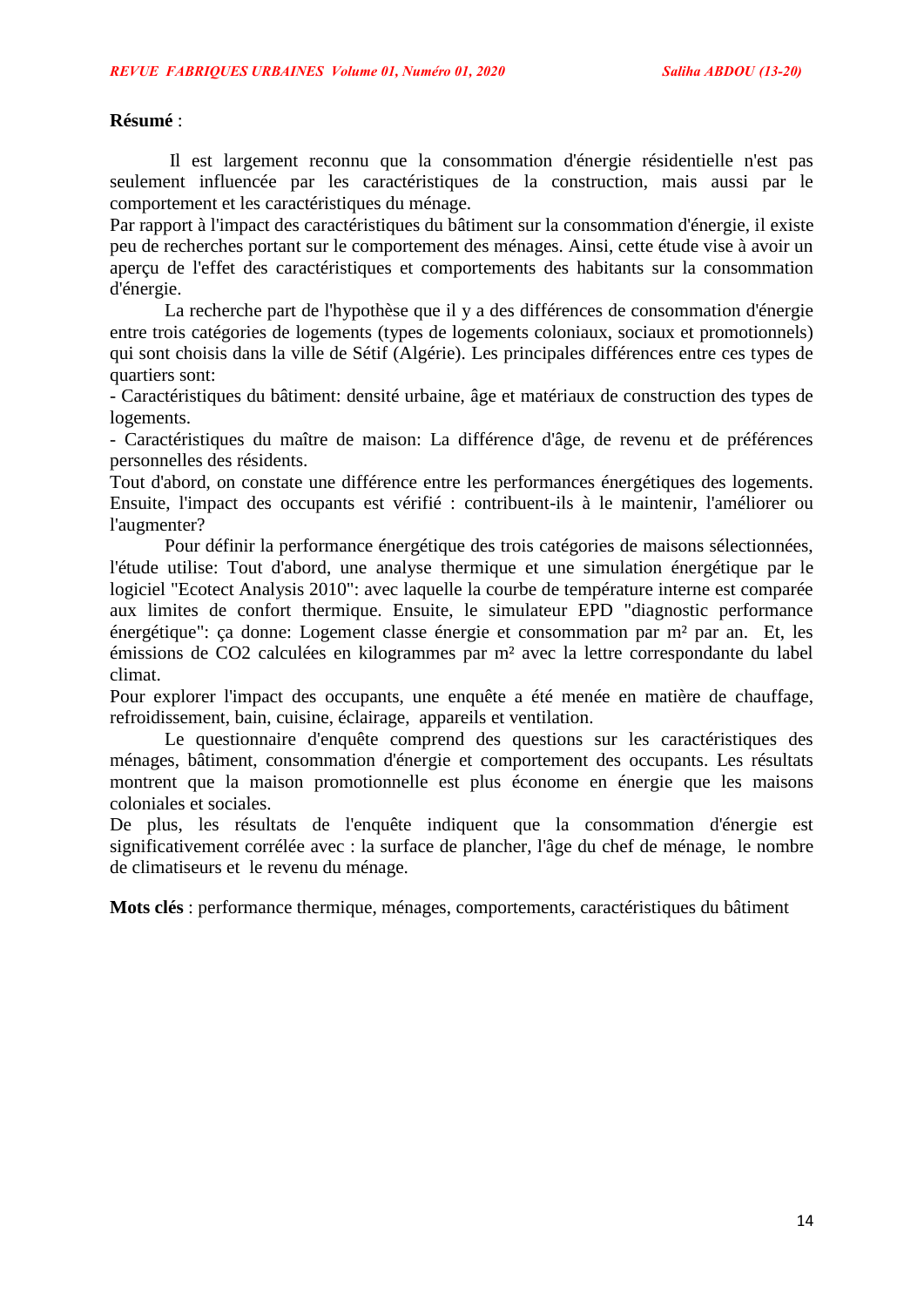#### **INTRODUCTION**

In 2025, primary energy demand could be multiplied by 1.5 in the Mediterranean countries, South and East Mediterranean countries (SEMC) experiencing growth in their energy demand four times higher than the North (PNM). They represent then 42% of the total energy demand in the Mediterranean basin, against 29% in 2006. Algeria that is a part of it, also has a perpetual and continuous increase of energy demand. Algeria is mainly dependent on non-renewable energy, as the resources are currently on the national territory. Despite suitable geographical and climatic context for the development of renewable energies, is still neglected and untapped. The energy needs of Algeria are increasing rapidly, still its vast natural resources promise to provide a sufficient energy supply for many years to come but it's time to think about regulating and consume properly.( fig 1)



Fig 1 : Répartition de la consommation finale par secteur d'activité "année 2010 (Source : APRUE, 2013)

Since 1999, Algeria has defined a law to control energy consumption ( Amirat et El Hassar, 2005). It has set up regulations for energy management w

hich set a national energy plan. That model defines a general framework for different actions to rationalize the use of available energy and better control of energy consumption. The existing housing sector is particularly concerned. When we know that the residential and service sector represents over 46% of final energy and 28% of primary energy (Fezzioui et al,2008) we understand the challenge that it has to intervene in this sector to improve energy conditions. Indeed, consumption in this sector is constantly rising. An average annual growth rate (AAGR) of the residential sector - Tertiary is of the order of 6.28%. The average annual energy consumption of a dwelling is 1,050 tep. The final energy consumption per capita is 0.48 TOE in 1990, its evolution will increase from 0.71 in 2000 to 1.35 PET in 2010 and 1.88 in 2020.

The evolution of energy consumption in residential sector represents 35% of the National final energy consumption. The existing housing are not subject to any regulations on energy savings. Faced to a constant increase in consumption of electrical energy favored by both population growth improvement of life style and the extension of the use of electrical appliances in Algeria, the concept of energy efficiency arises today with acuity of especially as the Algerian market is full of products "highly energy" consumer.

It is well established that housing is a key factor of the emission of greenhouse gases. Energy consumption in the residential sector includes space heating and water heating, cooling, lighting and the use of devices (Kim et al, 2013).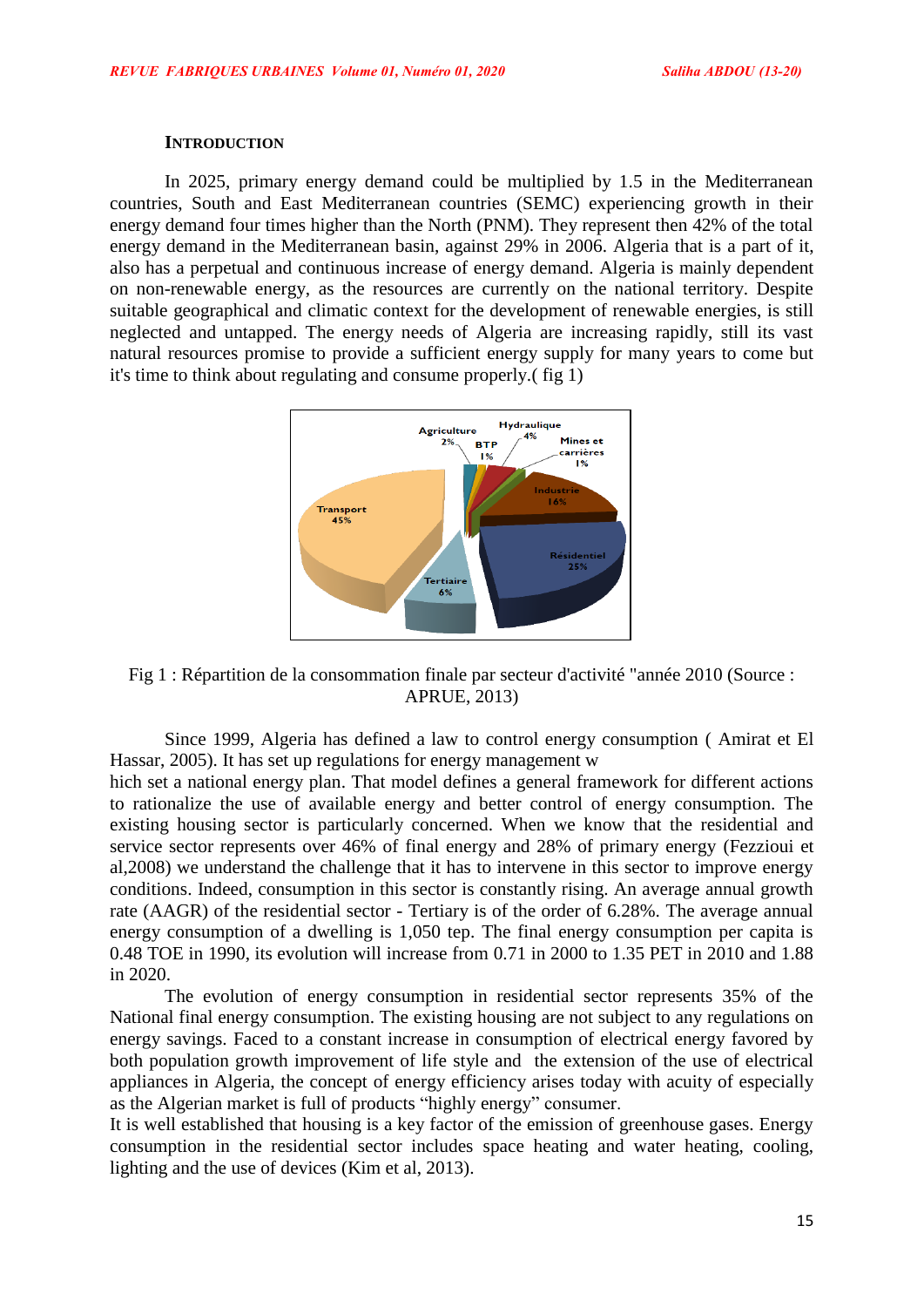Consequently, with the colossal boom experienced by Algeria in recent years in terms of residential construction including the last decade program of building 2 millions of dwellings, the amount of which has failed in the quality of building constructions (Kadri et Mokhtari, 2011). The development of such housing is necessarily accompanied by a substantial increase in energy needs for heating, cooling and electricity; because the spread of a new modern comfort depends on high electricity consumption, which often leads to power cuts in peak hours due to maximum use.

The present consideration aims to study the impact of household characteristics and construction on residential energy consumption, by answering these questions:

Is there any difference in the energy performance of three choosen dwellings types : colonial housing, social housing and promotional housing ? What will be the most efficient type of housing?

Could the characteristics and household behavior explain the variation of the actual energy consumption of housing?

### **I. MATERIALS AND METHODS**

#### **1. Presentation of three case studies***:*

This section presents multistory buildings selected for the study, and they are representative of different periods and methods of construction in the city of Setif (Algeria).

# *The first case study: The legacy of the 19th century (the apartment building of the neoclassical style) built before 1930*



**Figure 2.** Interior shot – building Henry – (Source: author, 2014)

*The second case study: social housing:* 

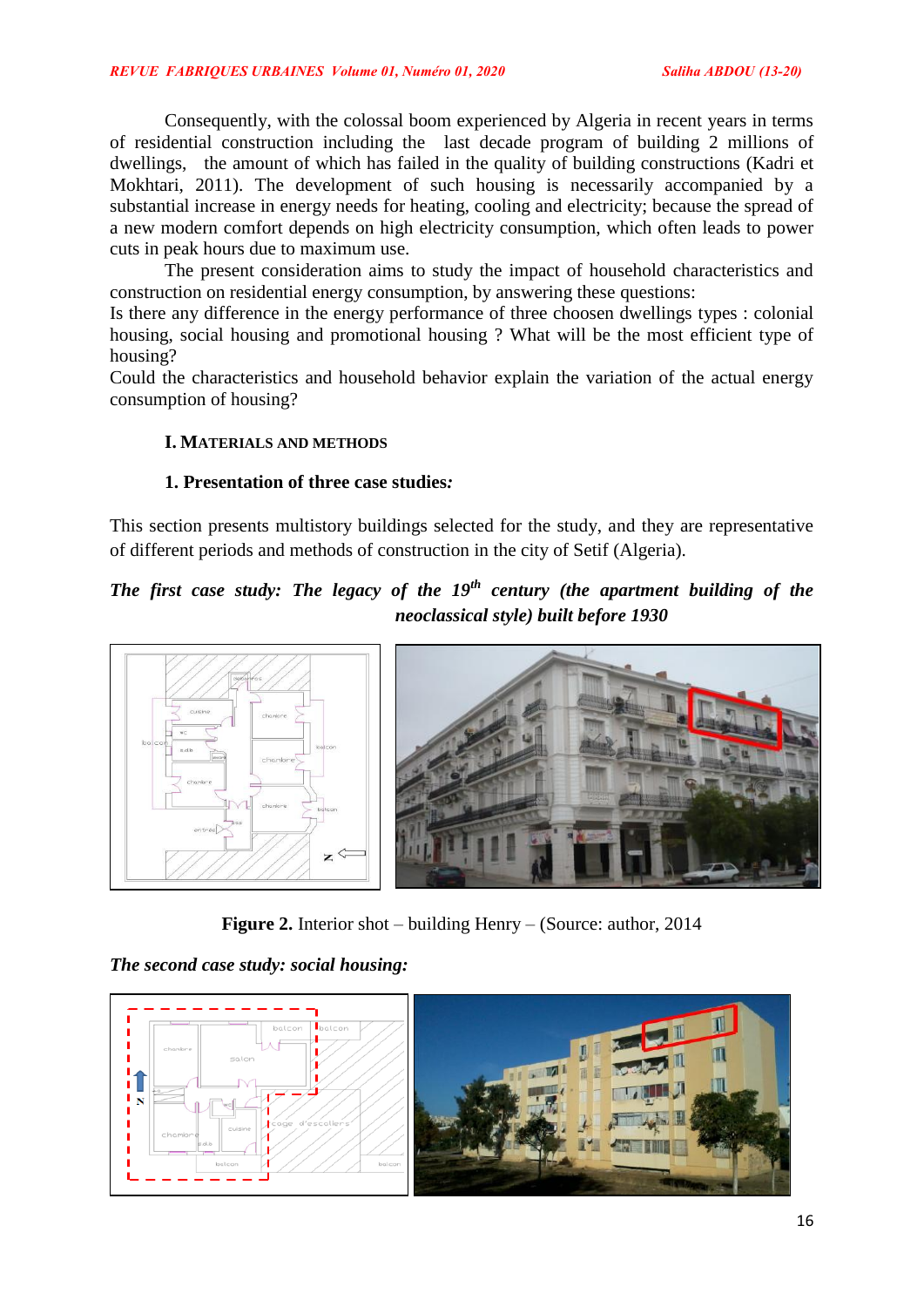**Figure 3.** Interior shot - social housing - les 600 logements (source: author, 2014)





**Figure 3.** Interior shot –promotional apartment- (source: author, 2014)

# **2. Investigative Tools**

The methods used were structured around two (02) parts: technical work simulation followed by investigative work. I. The Technical Working simulation: which defines the energy performance of three categories of accommodation chosen for the study is based on two programs: a) thermal analysis software and energy simulation "Ecotect Analysis 2010": this software provides the temperature inside curve free evolution (no heating or air conditioning) compared to the outside temperature and comfort limits (summer / winter ). Reflecting an evaluation of the thermal behavior of housing. b) The energy performance diagnostic simulator (DPE) DPE An online simulation tool that provides: - The energy class housing and consumption per m² per year. II. The investigative work of investigation: to determine the effect of the characteristics and occupant behavior on energy consumption. The questionnaire aims to collect information on housing characteristics, its occupants and energy consumption behavior in terms of heating, cooling, bath, cooking, lighting, use of household appliances and ventilation.

# **II.RESULTS AND INTERPRETATION**

# **1. Analysis of the results obtained by the simulation via software "Ecotect"**

The purple line is the lower limit of the comfort zone The green line is the upper limit of the comfort zone.

# *Thermal behavior was*

In summer heat, good performance are recorded in descending order for the colonial housing, promotional, and social. (Figure 4) The colonial home is the most powerful in summer, good behavior is generally explained by a reduction of solar gain during the day and night cooling, thanks to: high inertia of the walls, openings ratios adapted to the orientation of facade, systematic cross local (internal organization) and natural ventilation.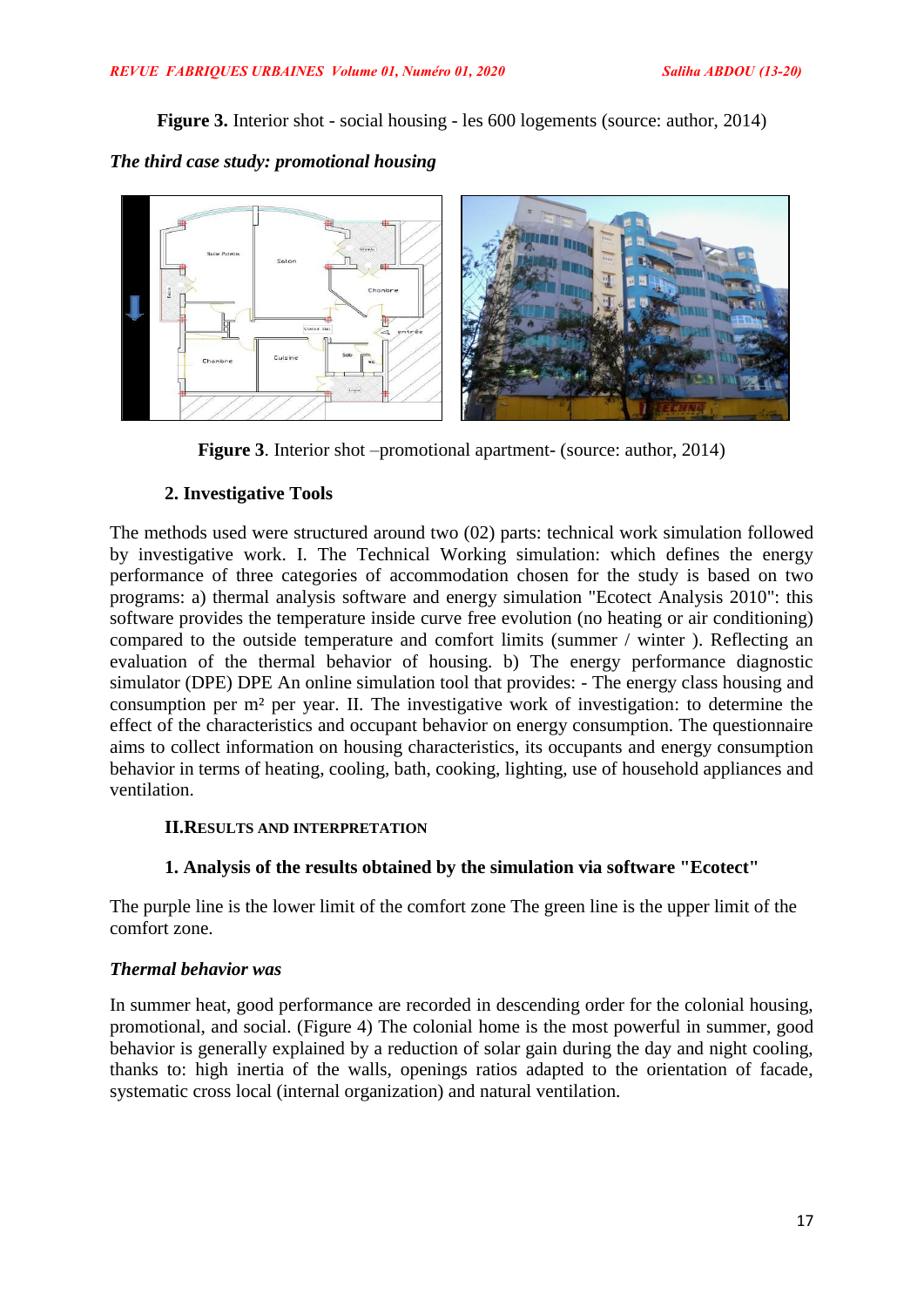



#### *Thermal behavior in winter*

In winter heat, the best performance is recorded in promotional housing, then comes the colonial housing and social housing but with a small difference in the performance of the latter two types of housing. (Figure 5)

Promotional housing is the most efficient in winter (five to six months), with its layout features that are in the form of a large island closed, formed by the adjoining buildings, which generates a large courtyard. and also thanks to the correct orientation of interior spaces, and the existence of a "thermal" veranda.



Figure 5**-** Hourly temperature profile in free evolution compared to winter comfort limits (Source: author, 2014)

# *Result of DEP simulation software*

| Type of accommodation | Energy consumption Energy<br>Label                                                       | <b>Energy Label</b>                                                                                                                                            |
|-----------------------|------------------------------------------------------------------------------------------|----------------------------------------------------------------------------------------------------------------------------------------------------------------|
| Colonial housing      | $365$ kwhep / m <sup>2</sup> .year (class F)<br>"Housing with high energy<br>consumption | Logement économe >>><br>$\equiv$ <51<br>$= 51300$<br>● 91 \$ 150<br>$= 1513230$<br>$= 231\frac{1}{2}330$<br>$7331$ à 450<br>$= 150$<br>Logement énergivore >>> |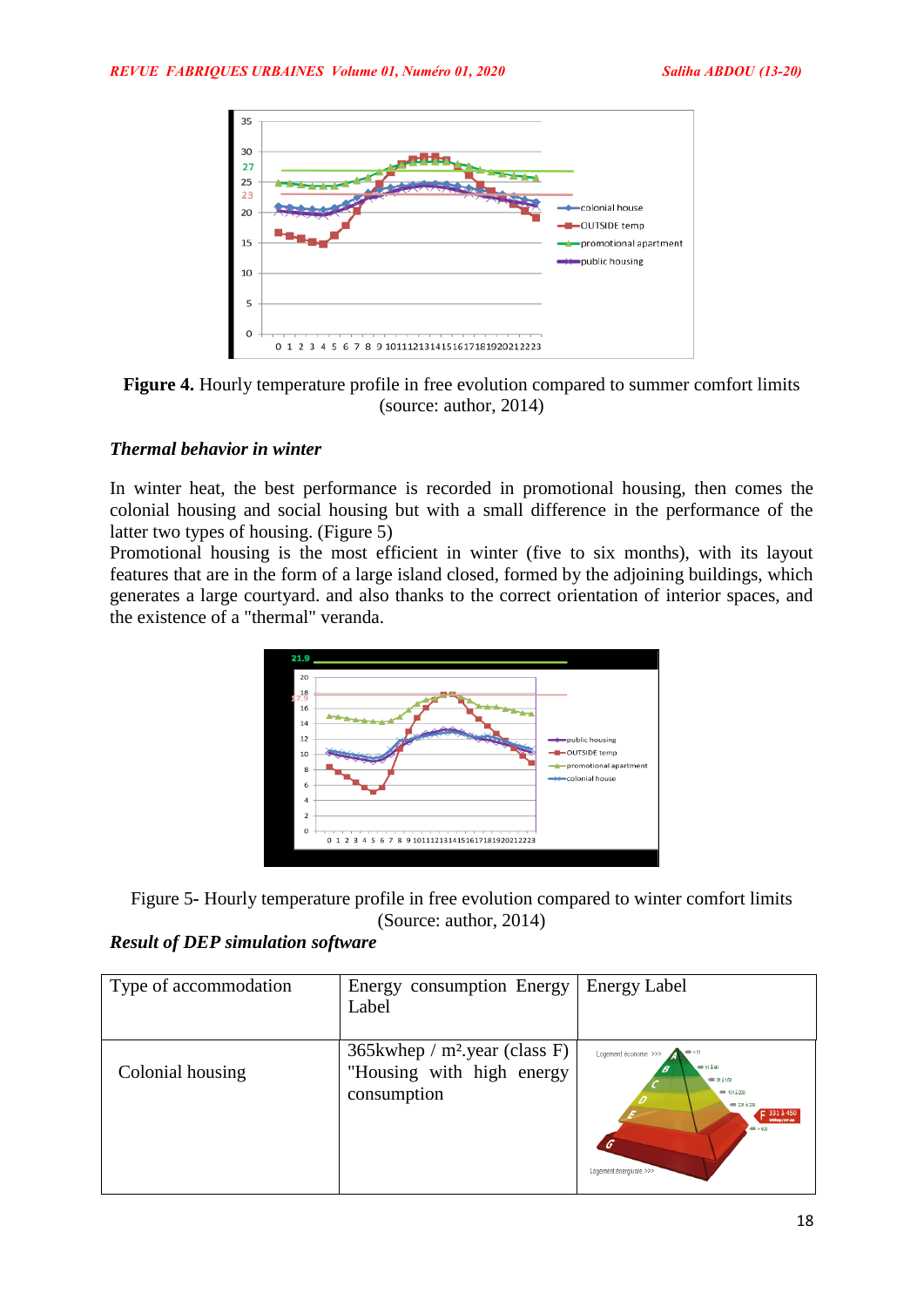| public housing            | 414kwhep / m <sup>2</sup> .year (class<br>"Housing with<br>high<br>$F$ ).<br>energy consumption | $= 51$<br>Logement économe >>><br>$= 51300$<br>● 91 % 150<br>$= 151 \pm 230$<br>$= 231\pm330$<br>$\Box$ 331 à 450<br>$\implies 450$<br>Logement énergivore >>>                                        |
|---------------------------|-------------------------------------------------------------------------------------------------|-------------------------------------------------------------------------------------------------------------------------------------------------------------------------------------------------------|
| Promotional accommodation | 185kwhep / m <sup>2</sup> .year (class D)<br>"A medium-energy housing '                         | $\approx$ <51<br>Logement économe >>><br>$= 51380$<br>@ 01 \$ 150<br>151 à 23<br>kWhep/m <sup>3</sup> .as<br>$= 231\pm330$<br>$= 331 \frac{1}{9} 450$<br>$\leftarrow$ >450<br>Logement énergivore >>> |

# **2. Interpretation of the survey results.**

Interpretation of the results of the investigation discovers that the energy consumption is significantly correlated with: the floor area  $(r = 0.6326, r$  is to 1); age of household head  $(r = -1.6326, r = 1.6326)$ 0.9319, r is close to -1); number of air conditioner ( $r = 0.7748$ ,  $r \rightarrow 1$ ) and household income  $(r = 0.7138, r \rightarrow 1)$ 



**Figure 6. Scatter** and trend line of energy consumption based on age (a), based on the number of air conditioner (b) and by income (c). (Source: author, 2014)